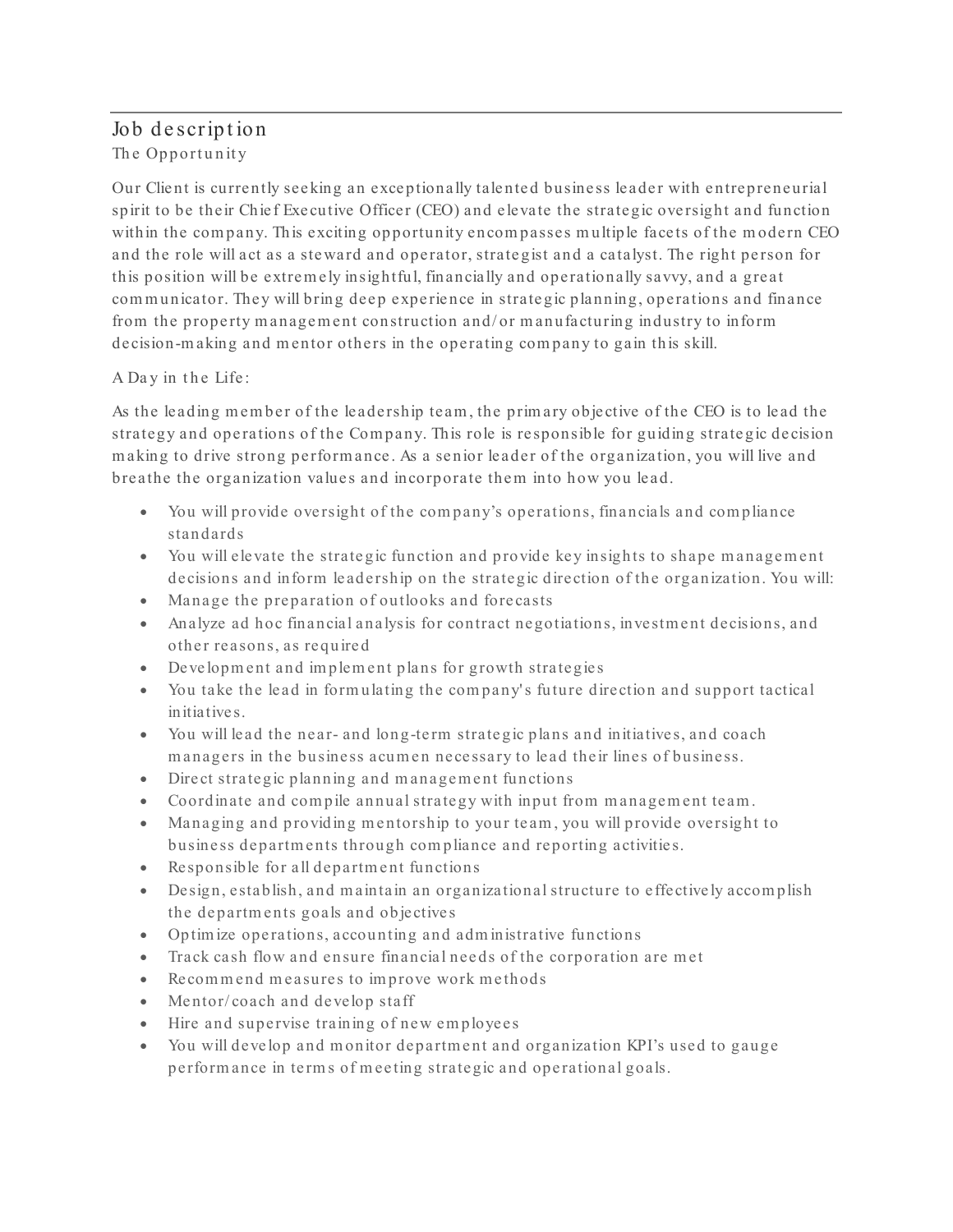- Recommend benchmarks for measuring the financial and operating performance of the com pany, divisions, and proje cts
- Monitor and report corporate KPI perform ance
- You provide leadership to operations and oversee the execution of strategic plans and initiatives.

QUALIFICATIONS: What you bring to SRG :

- You are an expert at engaging with people and building alliances in order to get all the inform ation and support you need to transform business practices that help the com pany. Throughout your career, you have dem onstrated skills in leadership, m anagem ent, and collaboration. To succeed, the CEO m ust be able to build trust and transparency with the business unit leads.
- You lead through building trust and inspiring people to be bold.
- You are a seasoned professional with a m inim um of ten+ years in a Senior Executive Leadership role who has previously held positions in fast paced and com plex manufacturing, construction or property management environments.
- You are a professional preferably holding qualifications such as MBA. You have proven financial operating experience in a growth-stage com pany.
- You are an experienced executive who has worn m ultiple hats and can both analyze and act with equal ease. You have a strong ability to multitask, rather than being a pure analyst or thinker.
- In prior roles, you have succeeded by leveraging your BS/MA degree in Business Adm inistration, Business Managem ent or Finance and you bring an advanced business acum en and understanding of business strategy m ixed with strong analytical and operational skills.
- You have extensive understanding of business and financial trends both within the com pany and general m arket patterns.
- You have strong decision-m aking skills and the determ ination to see projects through to the end. Able to deliver near-term wins while building towards a larger strategic vision.
- You dem onstrate a high level of integrity, strong interpersonal skills, the ability to build consensus, and put a strong em phasis on responsibility and accountability.
- You anticipate and plan for changes to current organizational policies, practices, system s, etc. needed to m ove in new strategic directions and to ensure long-term success.

## MUST HAVES THAT MAKES YOU GREAT:

- You live the brand and corporate values.
- You execute like an owner.
- Self-awareness, with a desire for constant self-development.
- Passionate, energetic, and love a fast-paced, highly collaborative environm ent.
- While you consider yourself a people leader, in previous roles, you have been known to coach and develop your peers and em ployees.
- Attention to detail and strong problem solving skills.